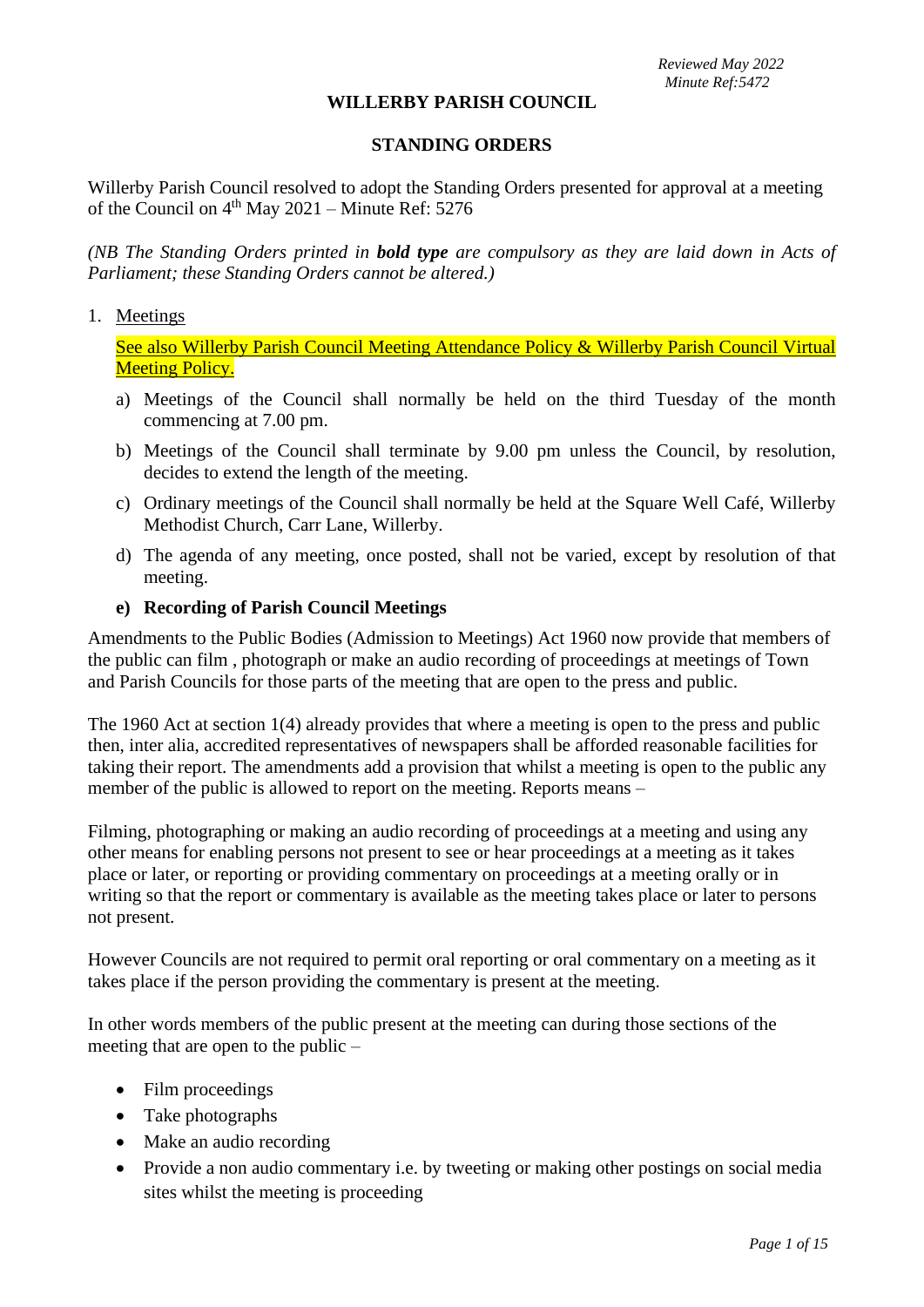You are not required to allow members of the public to provide an oral commentary on proceedings whilst they are present at the meeting (clearly such a practise may be distracting and disruptive)

You can also prohibit persons from seeking to record those parts of the meeting that are closed to the public i.e. by leaving a recording device in the room whilst they are absent.

The above provisions remain without prejudice to any power of a Council to exclude persons to prevent disorderly conduct or other misbehaviour. In other words if a person who is seeking to record a meeting acts in a manner that is disruptive they can be excluded from the meeting.

Willerby Parish Council has no objection to Members, the press and Members of the Public recording or streaming any part of a meeting which the public are entitled to attend. Willerby Parish Council kindly request that anyone proposing to film, photograph, audio record or live stream a meeting notify the Chairman or Clerk in advance.

# **2. The Statutory Annual Meeting of the Parish Council**

- **a) In an election year the Annual Meeting of the Council shall be held on or within 14 days following the day on which the councillors elected take office and**
- **b) in a year which is not an election year the Annual Meeting of the Council shall be held on such a day in May as the Council may direct,** normally the third Tuesday in May.
- **3. In addition to the statutory Annual Meeting of the Council at least three other statutory meetings shall be held in each year on such dates and times and at such place as the Council may direct.**

### **4. The Statutory Annual Parish Meeting**

**The Annual Parish Meeting shall be held between 1 March and 1 June inclusive and shall not commence before 6.00 pm;** normally it is held in May, as the Council may direct.

### **5. Chairman of the Meeting**

**In the absence of the Chairman the Vice Chairman shall preside. In the absence of both the Chairman and the Vice-Chairman the members present shall appoint a Chairman for the conduct of that meeting.**

**The person presiding at a meeting may exercise all the powers and duties of the Chairman in relation to the conduct of the meeting.**

### 6. Proper Officer

Where a statute, regulation or order confers function or duties on the Proper Officer of the Council in the following cases, he shall be the Clerk:

To receive declarations of acceptance of office;

To receive and record notices disclosing interests at meetings;

To receive and retain plans and documents;

To sign notices or other documents on behalf of the Council;

To receive copies of bylaws made by another local authority;

To certify copies of bylaws made by the Council;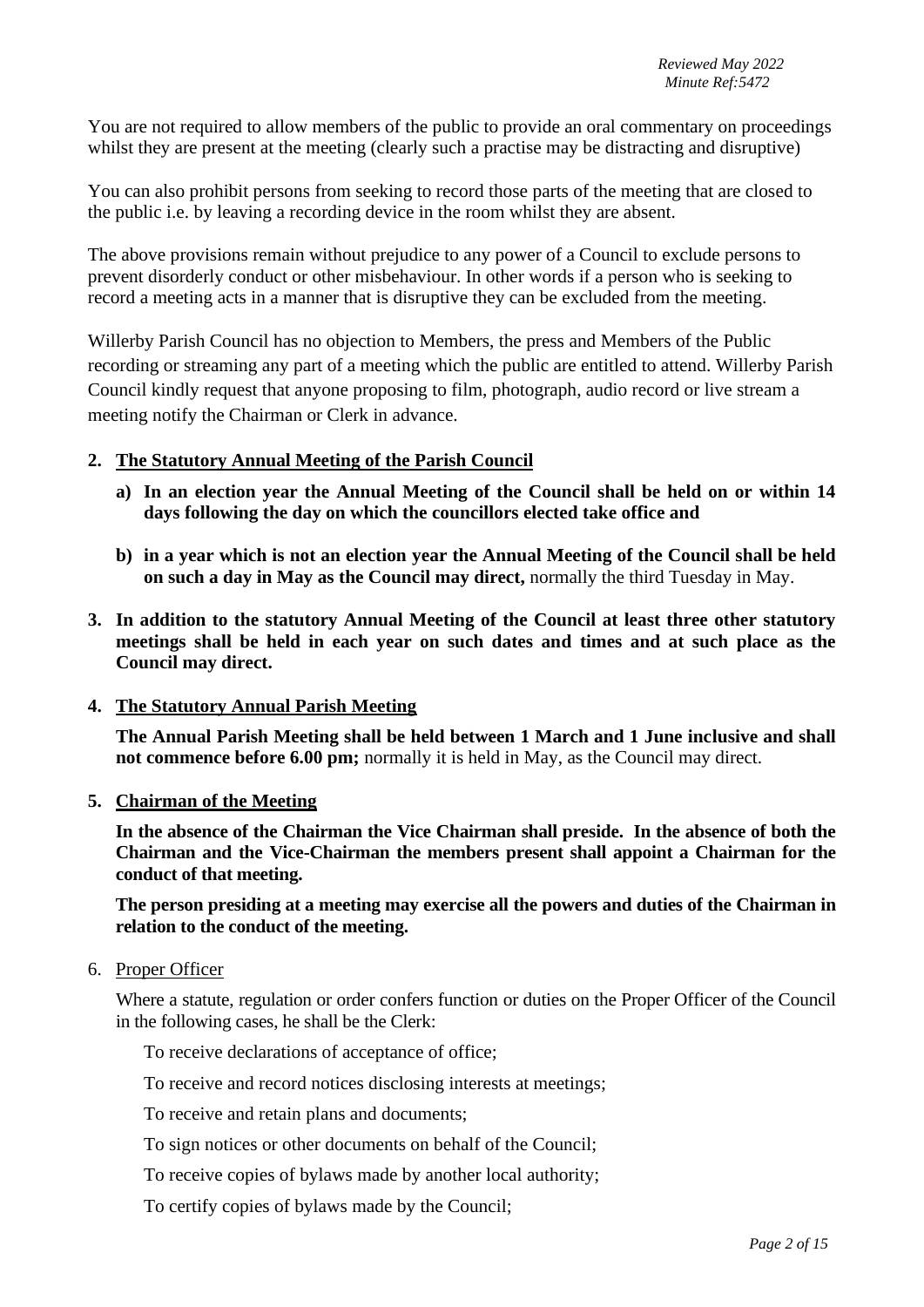To sign and issue the summons to attend meetings of the Council;

To ensure proper records are kept of all Council meetings and for those of its committees.

## **7. Quorum of the Council**

# **Three members or one-third of the total membership, whichever is the greater, shall constitute a quorum at meetings of the Council.**

- 8. If a quorum is not present or if during a meeting the number of councillors present (not counting those debarred by reason of a declared interest) falls below the required quorum, the meeting shall be adjourned and business not transacted shall be transacted at the next meeting or on such other day as the Chairman may fix.
- 9. For a quorum relating to a committee or sub-committee, please refer to Standing Order No 53.

### 10. Voting

Members shall vote by show of hands.

- **11. If a member so requires, the Clerk shall record in the minutes the names of the members who voted on any question so as to show whether they voted for or against it. Such a request may be made either before or after the vote but must be made before moving on to the next business.**
- **12. a) Subject to b) and c) below the Chairman may give an original vote on any matter put to the vote and, in any case of an equality of votes, may give a casting vote whether or not he gave an original vote.**

**b) If the person presiding at the Annual Meeting would have ceased to be a member of the Council but for the statutory provisions which preserve the membership of the Chairman and Vice-Chairman until the end of their term of office he may not give an original vote in an election for Chairman.**

**c) The person presiding must give a casting vote whenever there is an equality of votes in an election for Chairman.**

### **13. Order of Business**

**At each Annual Meeting of the Council the first business shall be:**

- **a) To elect a Chairman of the Council for the following municipal year;**
- **b) To receive the Chairman's declaration of acceptance of office or, if not then received, to decide when it shall be received;**
- **c) In the ordinary year of election of the Council, to fill any vacancies left unfilled at the election by reason of insufficient nominations;**
- **d) To decide when any declarations of acceptance of office which have not been received as provided by law shall be received;**
- e) To elect a Vice-Chairman of the Council for the following municipal year;
- f) To appoint representatives to outside bodies for the following municipal year;
- g) To appoint committees and sub-committees,
- h) To consider the payment of any subscriptions falling to be paid annually;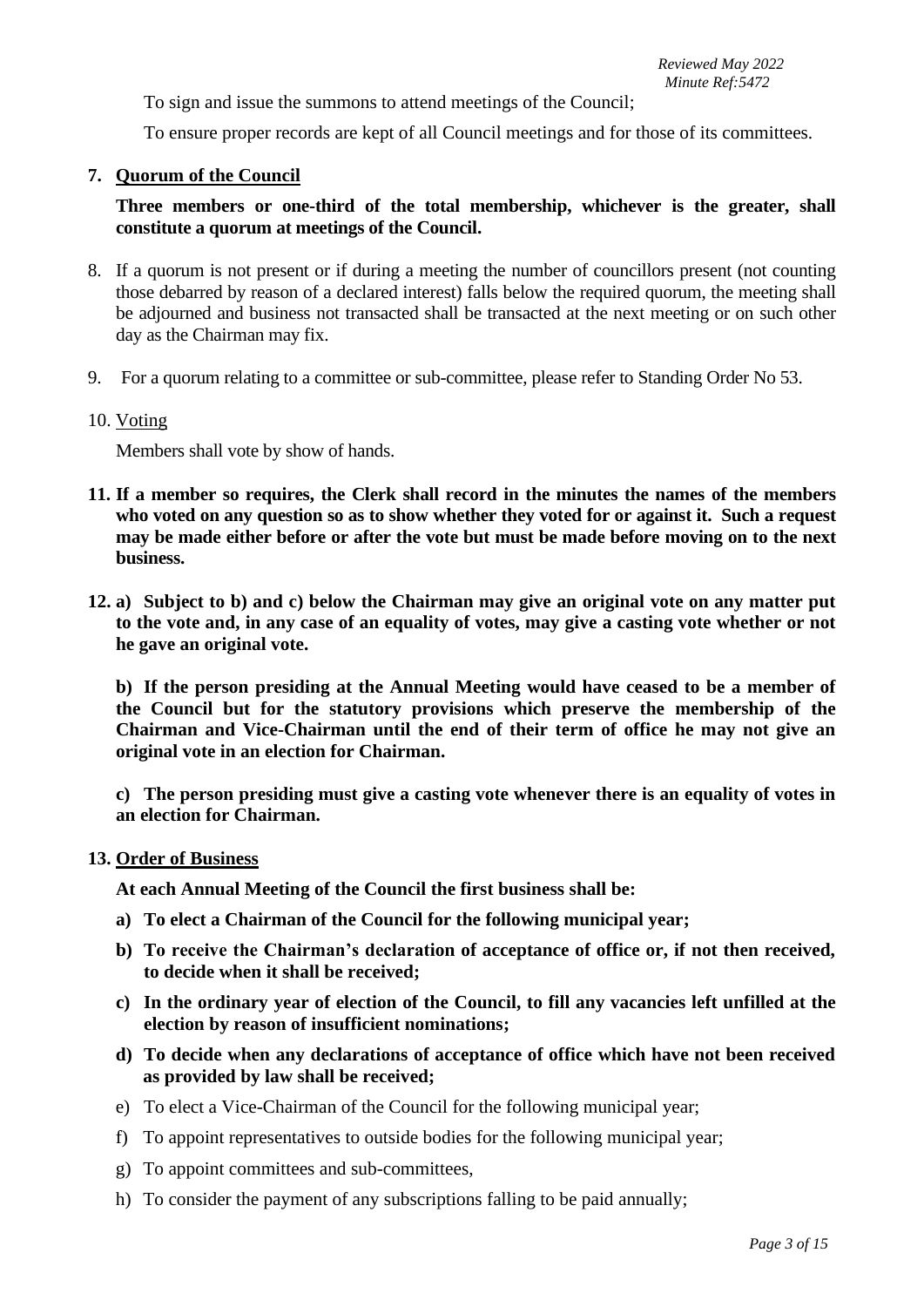- i) To review/approve Council Inventory and Risk Assessments;
- j) To review Council insurance cover;
- k) To fix dates for ordinary Council meetings, the Annual Meeting of the Council and the Annual Parish Meeting
- l) To receive a report on the accounts of the Council, and Year-end Annual Return when available.

and shall thereafter follow the order set out in the Standing Order No 16.

- **14. At every meeting other than the Annual Meeting of the Council the first business shall be to appoint a Chairman if the Chairman and Vice-Chairman be absent and to receive such declarations of acceptance of office (if any) and undertaking to observe the Council's Code of Conduct as are required by law to be made or, if not then received, to decide when they shall be received.**
- 15. In every year, not later than the meeting at which the estimates for next year are settled, the Council shall review the pay and conditions of service of existing employees. Standing Order No 40 must be read in conjunction with this requirement.
- 16. After the first business has been completed, the order of business, unless the Council otherwise decides on the ground of urgency, shall be as follows:
	- a) To receive a report from the Police and the local Ward Councillor(s);
	- b) To receive and note apologies for absence;
	- c) To record any declarations of interest by any Member in respect of items on the agenda under The Parish Councils (Model Code of Conduct)
	- d) To agree the order of the agenda;
	- e) To read and consider the minutes of the previous meeting; provided that if a copy has been circulated to each member not later than the day of issue of the summons to attend the meeting, the minutes may be taken as read;
	- **f) After consideration to approve the signature of the minutes by the person presiding as a correct record;**
	- g) To receive and approve the Schedule of Accounts to date and to authorise the signing of orders for payment;
	- h) To receive miscellaneous reports/updates from members/Clerk for information only;
	- **i) To deal with business expressly required by statute to be done;**
	- j) To receive and consider resolutions or recommendations in the order in which they have been received;
	- k) To receive and consider reports and minutes of committees;
	- l) To consider all other business specified on the agenda.

#### 17. Urgent Business

A motion to vary the **order** of business on the ground of urgency:

- a) may be proposed by the Chairman or by any member and, if proposed by the Chairman, may be put to the vote without being seconded, and
- b) shall be put to the vote without discussion.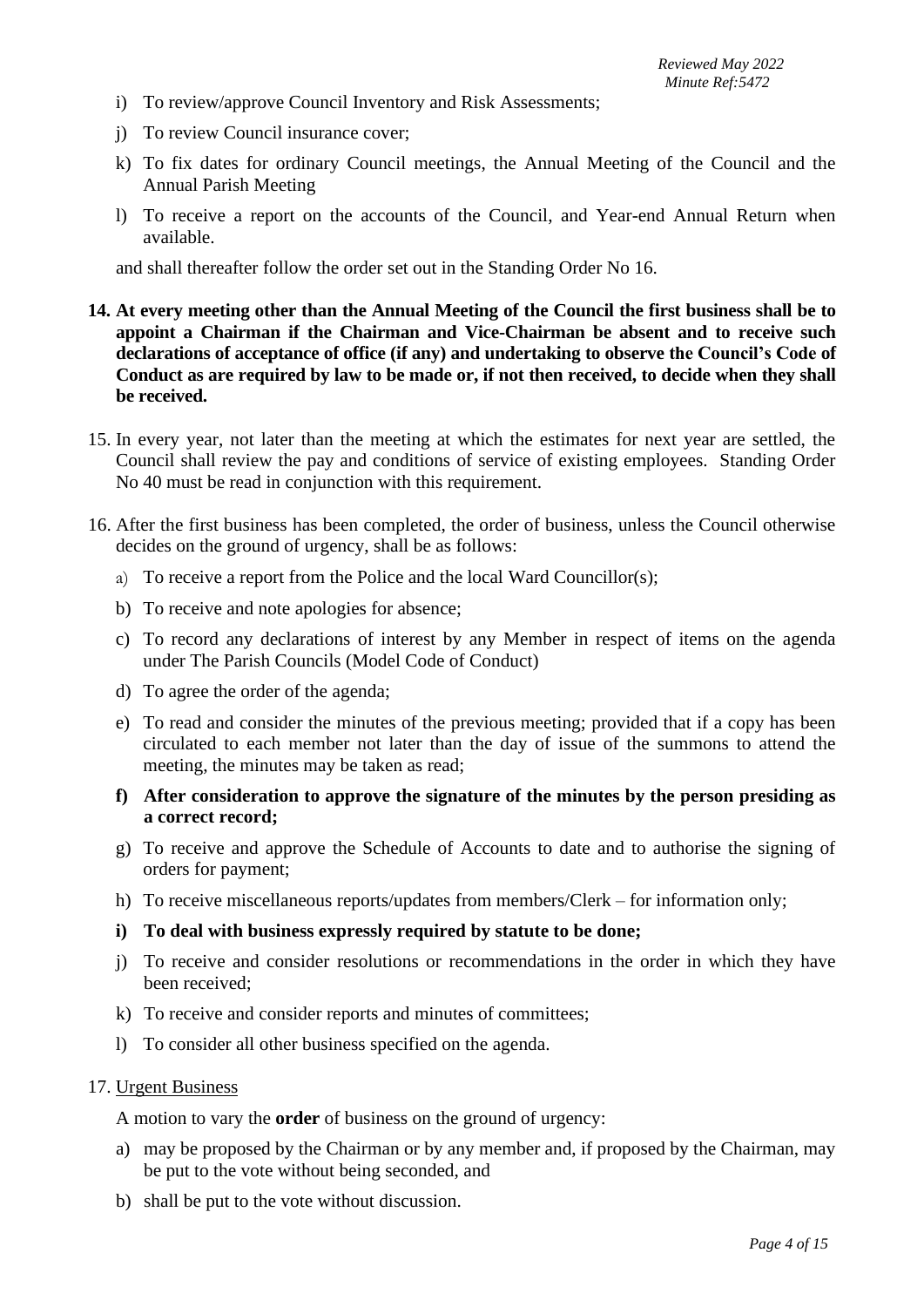#### 18. Resolutions Moved On Notice

Except as provided by these Standing Orders, no resolution may be moved unless the business to which it relates has been put on the agenda by the Clerk or the mover has given notice in writing of its terms and has delivered the notice to the Clerk at least 10 clear days before the next meeting of the Council.

- 19. If a resolution or recommendation specified in the summons is not moved either by the member who gave notice of it or by any other member, it shall, unless postponed by the Council, be treated as withdrawn and shall not be moved without fresh notice.
- 20. If the subject matter of a resolution comes within the province of a committee of the Council, it shall, upon being moved and seconded, stand referred without discussion to such committee or to such other committee as the Council may determine for report; provided that the Chairman, if he considers it to be a matter of urgency, may allow it to be dealt with at the meeting at which it was moved.
- 21. Every resolution or recommendation shall be relevant to some subject over which the Council has power or duties, which affects its area.
- 22. Resolutions Moved Without Notice

Resolutions dealing with the following matters may be moved without notice:

- a) To appoint a Chairman of the meeting;
- b) To correct the minutes;
- c) To approve the minutes;
- d) To alter the order of business;
- e) To proceed to the next business;
- f) To close or adjourn the debate;
- g) To refer a matter to a committee;
- h) To appoint a committee or any members thereof;
- i) To adopt a report;
- j) To amend a motion;
- k) To give leave to withdraw a resolution or amendment;
- l) To extend the time limit for speeches; (see Standing Order No 29(d)
- m) To exclude the press and public; (see Standing Order No 77 below)
- n) To silence or eject from the meeting a member named for misconduct; (see Standing Order No 35 below)
- o) To give the consent of the Council where such consent is required by these Standing Orders;
- p) To suspend any Standing Order; (see Standing Order No 89 below)
- q) To adjourn the meeting.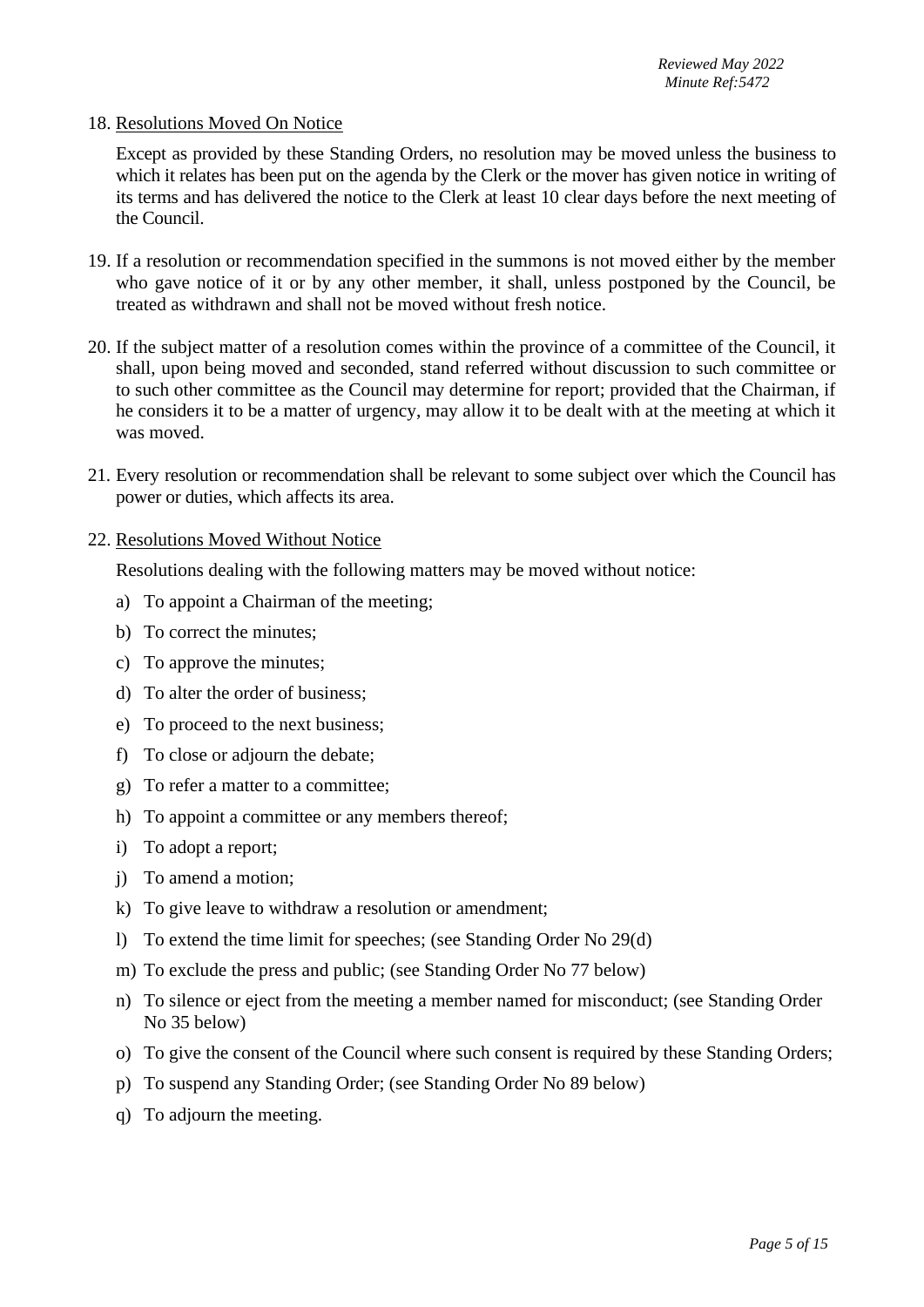### 23. Questions

A member may ask the Chairman of the Council or the Clerk any question concerning the business of the Council, provided 5 clear days notice of the question has been given to the person to whom it is addressed.

- 24. No questions not connected with business shall be asked.
- 25. Every question shall be put and answered without discussion.
- 26. A person to whom a question has been put may decline to answer.
- 27. Rules of Debate

It is agreed that Willerby Parish Council is non-political and non-religious, and all members are to refrain from discussing items of a party political nature.

- 28. No discussion of the minutes shall take place except upon their accuracy. Corrections to the minutes shall be made by resolution and must be initialled by the Chairman.
- 29. a) A resolution or amendment shall not be discussed unless it has been proposed and seconded, and, unless proper notice has already been given, it shall, if required by the Chairman, be reduced to writing and handed to him before it is further discussed or put to the meeting.

b) A member when seconding a resolution or amendment may, if he then declares his intention to do so, reserve his speech until a later period of the debate.

c) A member shall direct his speech to the question under discussion or to a personal explanation or to a question of order.

d) No speech by a mover of a resolution shall exceed 3 minutes and no other speech shall exceed 1 minute except by consent of the Council.

- e) An amendment shall be either:
	- i) to leave out words;
	- ii) to leave out words and insert other;
	- iii) to insert or add words.
- f) An amendment shall not have the effect of negating the resolution before the Council.
- g) If an amendment be carried, the resolution, as amended, shall take the place of the original resolution and shall become the resolution upon which any further amendment may be moved.
- h) A further amendment shall not be moved until the Council has disposed of every amendment previously moved.
- i) The mover of a resolution or of an amendment shall have a right of reply, not exceeding 1 minute.
- j) A member, other than the mover of a resolution, shall not, without leave of the Council, speak more than once on any resolution except to move an amendment or further amendment, or on an amendment, or on a point of order, or in personal explanation, or to move a closure.
- k) A member may speak on a point of order or a personal explanation. A member speaking for these purposes shall be heard forthwith. A personal explanation shall be confined to some material part of a former speech by him which may have been misunderstood.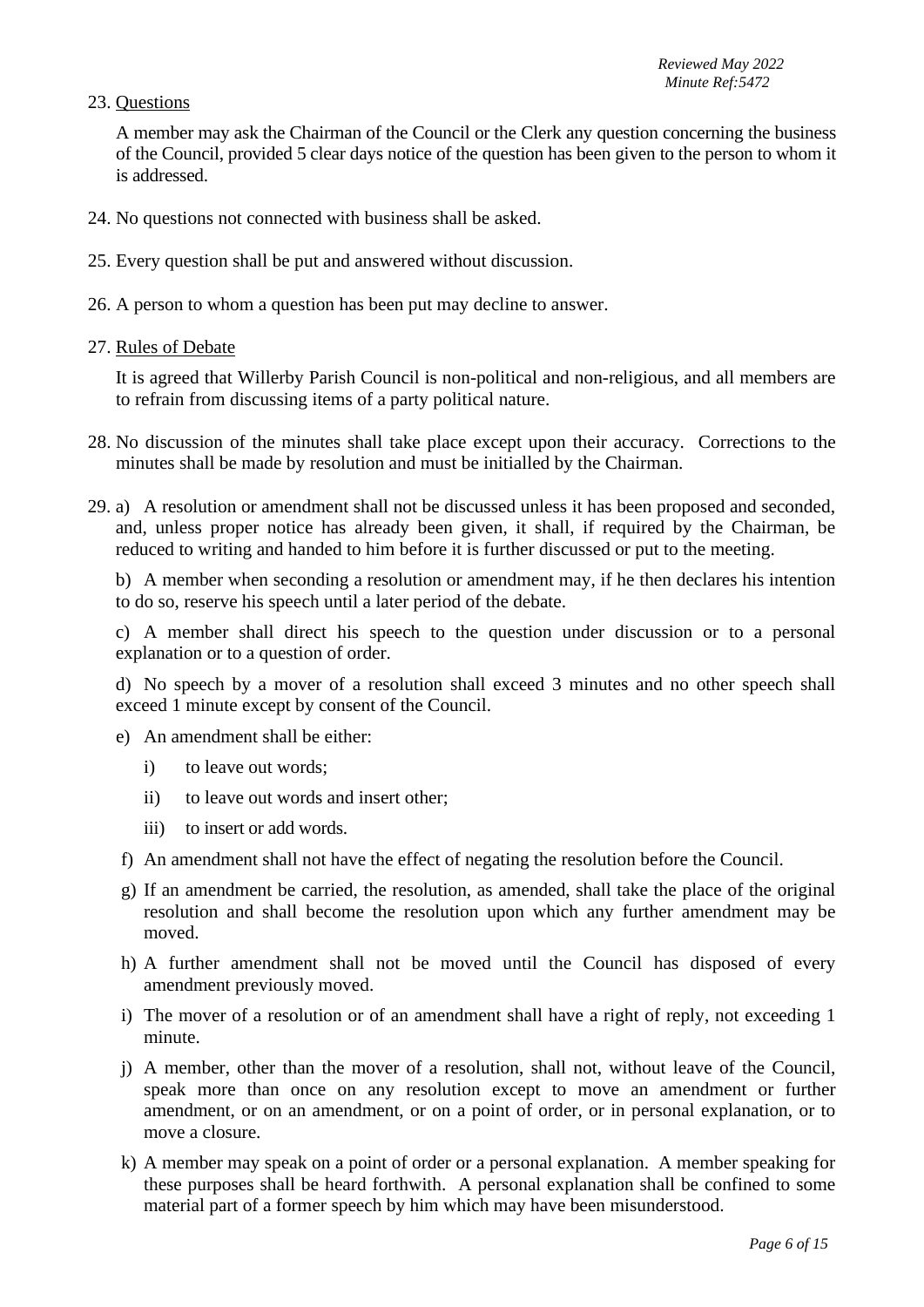#### *Reviewed May 2022 Minute Ref:5472*

- l) A motion or amendment may be withdrawn by the proposer with the consent of the Council, which shall be signified without discussion, and no member may speak upon it after permission has been asked for its withdrawal unless such permission has been refused.
- m)When a resolution is under debate no other resolution shall be moved except the following:
	- i) to amend the resolution;
	- ii) to proceed to the next business;
	- iii) to adjourn the debate:
	- iv) that the question be now put;
	- v) that a member named be not further heard;
	- vi) that a member named leave the meeting;
	- vii) that the resolution be referred to a committee;
	- viii) to exclude the public and press;
	- ix) to adjourn the meeting.
- 30. A member shall remain seated when speaking unless requested to stand by the Chairman.
- 31. a) The ruling of the Chairman on a point of order or on the admissibility of a personal explanation shall not be discussed.

b) Members shall address the Chairman. If two or more members wish to speak, the Chairman shall decide who to call upon. Only one member shall speak at a time.

- c) Whenever the Chairman speaks during a debate all other members shall be silent.
- 32. On non-contentious matters a general discussion is usually acceptable, unless the Chairman rules otherwise.
- 33. Any member may, during a debate, raise a point of order relating to these Standing Orders. The Chairman will give a ruling which will be final.
- 34. Closure

At the end of any speech a member may, without comment, move "that the question be now put", "that the debate be now adjourned" or "that the Council do now adjourn". If such motion is seconded, the Chairman shall put the motion but, in the case of a motion "that the question be now put", only if he is of the opinion that the question before the Council has been sufficiently debated. If the motion "that the question be now put" is carried, he shall call upon the mover to exercise or waive his right of reply and shall put the question immediately after that right has been exercised or waived. The adjournment of a debate or of the Council shall not prejudice the mover's right of reply at the resumption.

### 35. Disorderly Conduct

- **a) All members must observe the East Riding of Yorkshire Council's revised Code of Conduct, adopted by the Willerby Parish Council on 18th September 2012, a copy of which is annexed to these Standing Orders.** *(See Member Code of Conduct)*
- b) No member shall at a meeting persistently disregard the ruling of the Chairman, wilfully obstruct business, or behave irregularly, offensively, improperly or **in such a manner as to bring the Council into disrepute.**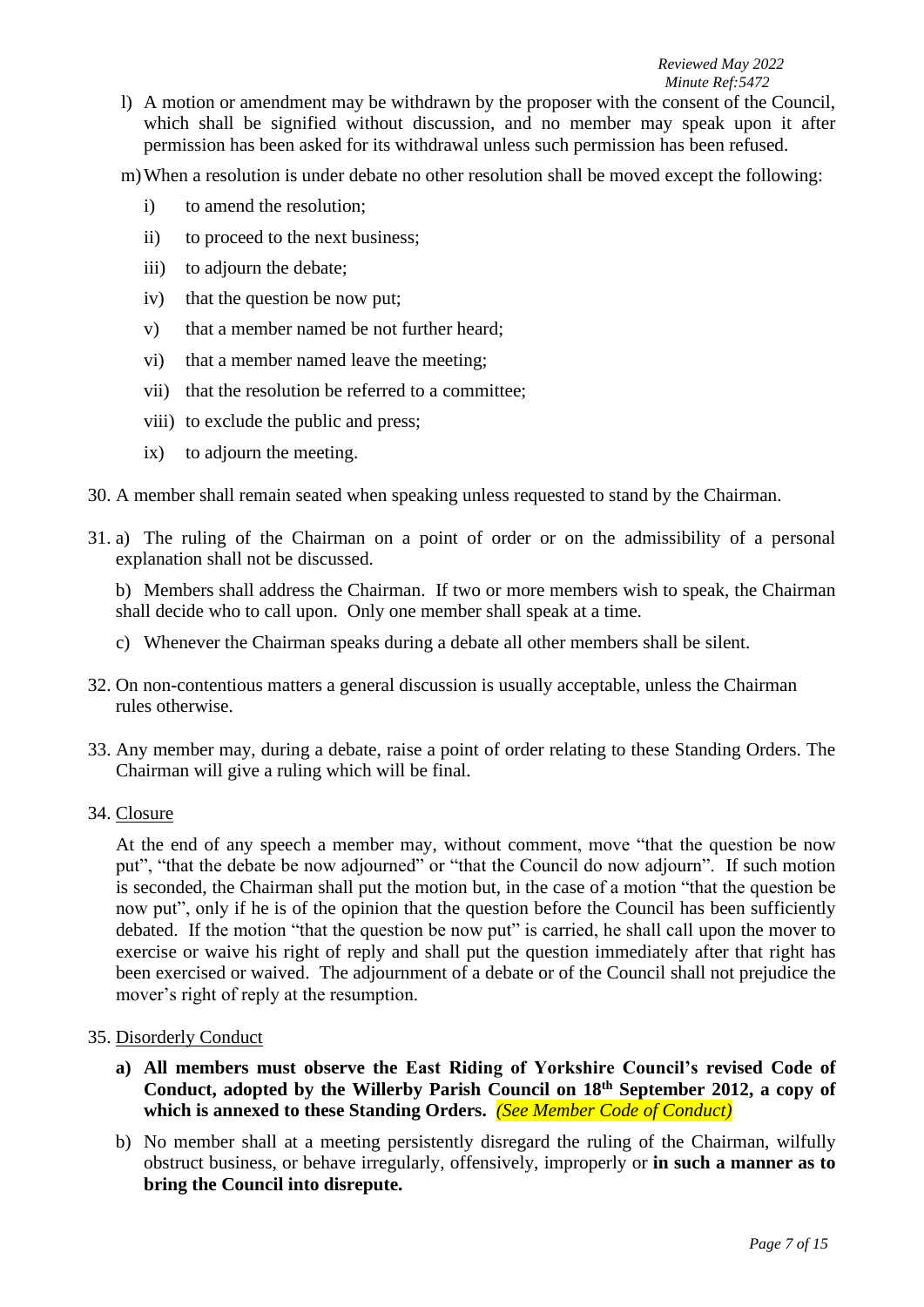- c) If, in the opinion of the Chairman, a member has broken the provisions of paragraph b) of this Order, the Chairman shall express that opinion to the Council and thereafter any member may move that the member named be no longer heard or that the member named do leave the meeting, and the motion, if seconded, shall be put forthwith and without discussion. **If a member reasonably believes another member is in breach of the Code of Conduct, that member is under a duty to report the breach to the Standards Board.**
- d) If either of the motions mentioned in paragraph c) is disobeyed, the Chairman may adjourn the meeting or take such further steps as may reasonably be necessary to enforce them.
- e) If a complaint is received against a member of the Council, the complaint will be directed by the Clerk to the monitoring officer.

### 36. Right of Reply

The mover of a resolution shall have a right to reply immediately before the resolution is put to the vote. If an amendment is proposed the mover of the amendment shall be entitled to reply immediately before the amendment is put to the vote. A member exercising a right of reply shall not introduce a new matter. After the right of reply has been exercised or waived, a vote shall be taken without further discussion.

#### 37. Alteration of Resolution

A member may, with the consent of his seconder, move amendments to his own resolution.

#### 38. Rescission of Previous Resolution

- a) A decision (whether affirmative or negative) of the Council shall not be reversed within six months except either by a special resolution, the written notice whereof bears the names of at least 6 members of the Council, or by a resolution moved in pursuance of the report or recommendation of a committee.
- b) When a special resolution or any other resolution moved under the provisions of paragraph a) of this Order has been disposed of, no similar resolution may be moved within a further six months.

### 39. Voting On Appointments

Where more than two persons have been nominated for any position to be filled by the Council and of the votes given there is not an absolute majority in favour of one person, the name of the person having the least number of votes shall be struck off the list and a fresh vote taken, and so on until a majority of votes is given in favour of one person.

### 40. Discussions and Resolutions Affecting Employees of the Council

If at a meeting there arises any question relating to the appointment, conduct, promotion, dismissal, salary or conditions of service, of any person employed by the Council, it shall not be considered until the Council or committee (as the case may be) has decided whether or not the press and public shall be excluded. (see Standing Order No 77 below)

41. If a discussion is to take place regarding the Clerk's salary or conditions of service, the Clerk may be required to withdraw from the room.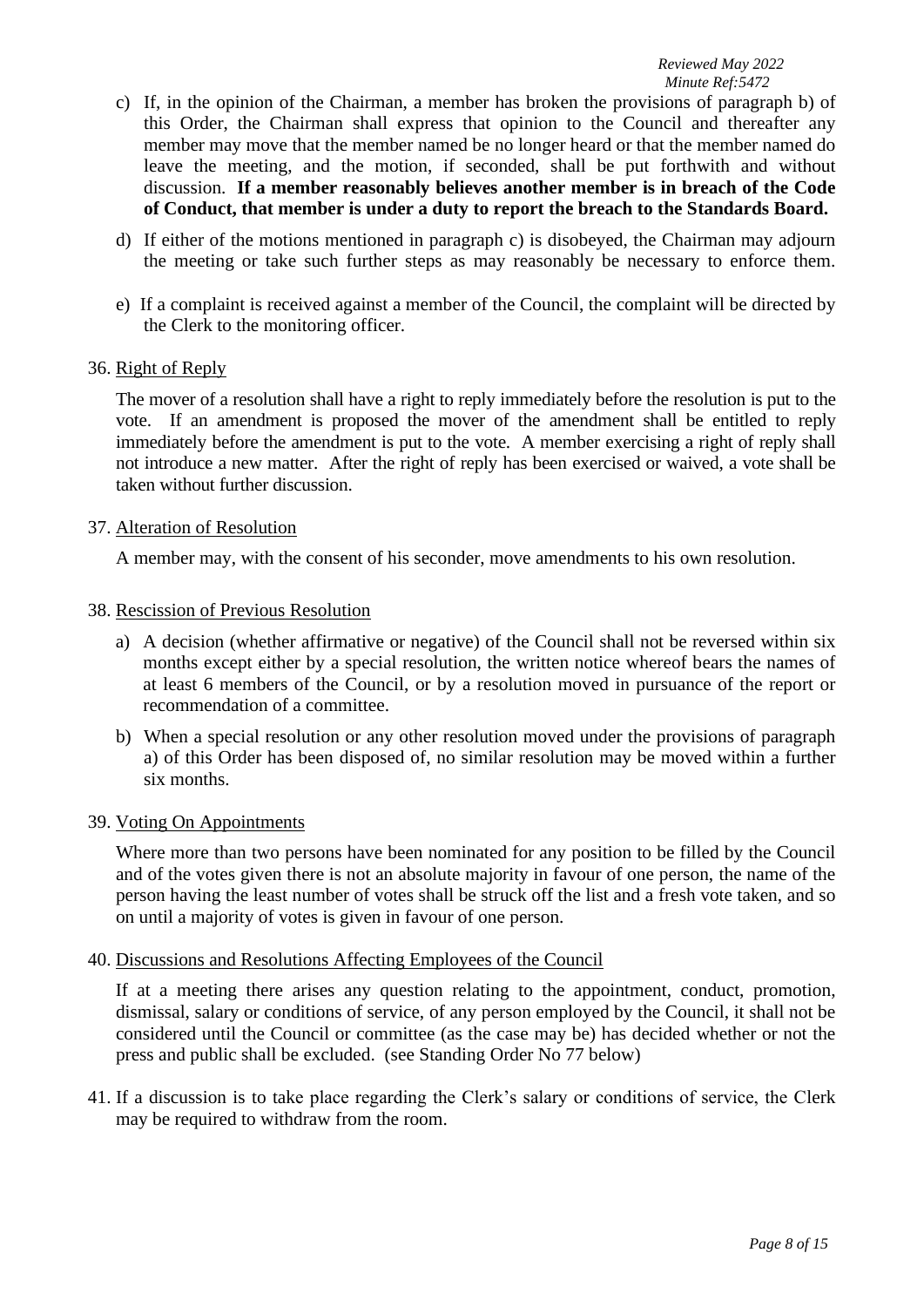#### 42. Resolutions on Expenditure

Any resolution which, if carried, would, in the opinion of the Chairman, substantially increase the expenditure upon any service which is under the management of the Council or reduce the revenue at the disposal of any committee, or which would involve capital expenditure, shall, when proposed and seconded, stand adjourned without discussion to the next ordinary meeting of the Council, and any committee affected by it shall consider whether it desires to report thereon.

#### **43. Expenditure**

## **a) Orders for the payment of money shall be authorised by resolution of the Council and signed by two members.**

- b) All subsistence or travelling allowances should be authorised prior to the business being conducted.
- 44. The Clerk shall be appointed the Responsible Financial Officer and shall be responsible for the proper administration of the Council's financial affairs.

#### 45. Sealing of Documents

- a) A document shall not be sealed on behalf of the Council unless its sealing has been authorised by a resolution.
- b) Any two members of the Council named in a resolution moved under the provisions of paragraph a) of this Order may seal, on behalf of the Council, any document required by law to be issued under seal.

#### 46. Committees and Sub Committees

The Council may at its Annual Meeting appoint standing committees and may at any other time appoint such other committees as are necessary, but subject to any statutory provision in that behalf:

- a) shall not appoint any member of a committee so as to hold office later than the next Annual Meeting of the Council;
- b) may appoint persons other than members of the Council to any committee; and
- c) may subject to the provisions of Standing Order No 38 above at any time dissolve or alter the membership of committee.
- 47. When appointing a committee or sub-committee the Council, or the appropriate committee in the case of a sub-committee, will decide on:
	- a) the number of members to be appointed;
	- b) what number will constitute a quorum;
	- c) the area within which the committee/sub-committee is to operate;
- 48. The Chairman and Vice-Chairman, ex-officio, shall be voting members of every committee.
- 49. Every committee shall at its first meeting before proceeding to any other business, elect a Chairman and may elect a Vice-Chairman who shall hold office until the next Annual Meeting of the Council, and shall settle its programme of meetings for the year.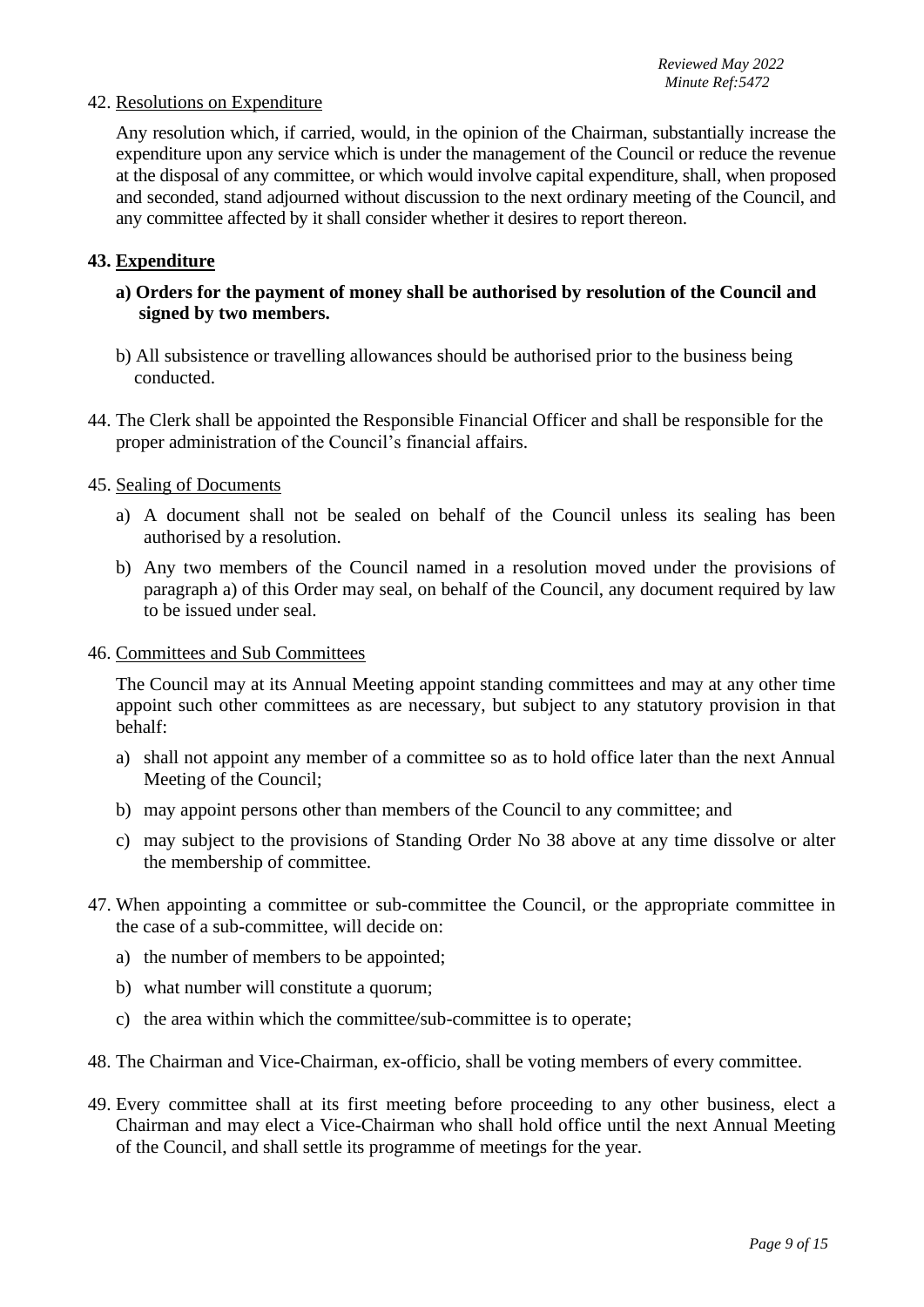### 50. Special Meeting

The Chairman of a committee or the Chairman of the Council may summon an additional meeting of that committee at any time. An additional meeting shall also be summoned on the requisition in writing of not less than a quarter of the members of the committee. The summons shall set out the business to be considered at the special meeting and no other business shall be transacted at that meeting.

51. Sub-Committees

Every committee may appoint sub-committees for purposes to be specified by the committee.

- 52. The Chairman and Vice-Chairman of the committee shall be members of every sub-committee appointed by it unless they signify that they do not wish to serve.
- 53. Except where ordered by the Council in the case of a committee, or by the Council or by the appropriate committee in the case of a sub-committee, the quorum of a committee or subcommittee shall be one-half of its members.
- 54. The Standing Orders on rules of debate (except those parts relating to standing and to speaking more than once) and the Standing Order on interests of members in contracts and other matters shall apply to committee and sub-committee meetings.

#### 55. Advisory Committees

a) The Council may create advisory committees, whose name, and number of members and the bodies to be invited to nominate members shall be specified.

b) The Clerk shall inform the members of each advisory committee of the terms of reference of the committee.

- c) An advisory committee may make recommendations and give notice thereof to the Council.
- d) An advisory committee may consist wholly of persons who are not members of the Council.
- 56. Voting in Committees

Members of committees and sub-committees entitled to vote, shall vote by show of hands.

#### 57. **Chairmen of committees and sub-committees shall in the case of an equality of votes have a second or casting vote.**

#### 58. Presence of Non-Members of Committees at Committee Meetings

A member who has proposed a resolution, which has been referred to any committee of which he is not a member, may explain his resolution to the committee but shall not vote.

59. Areas of Responsibility

The Chairman took the decision that areas of responsibility were no longer required as this practice was unenforceable, however, if a member wished to take on an area of responsibility, they may do so.

#### 60. Items for Publication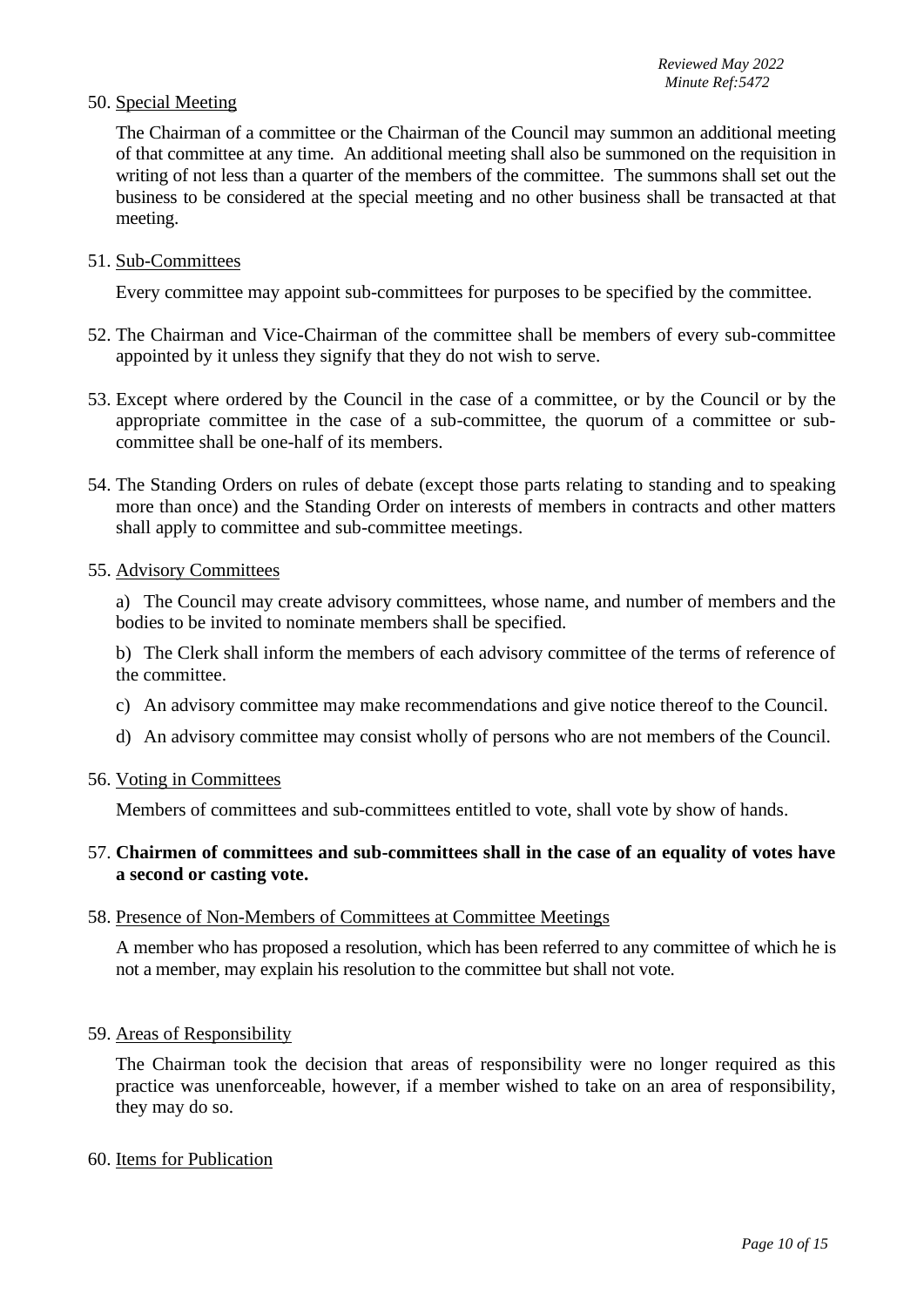a) The Chairman shall be the Publicity Officer and all publicity for the Parish Council rests in the hands of the current Chairman unless agreed otherwise by Council.

b) Members must not seek to represent the Council on any matters unless agreed first by the Council or relevant committee/sub-committee

## 61. Accounts and Financial Statement

a) Except as provided in paragraph b) of this Standing Order or by statute, all accounts for payment and claims upon the Council shall be laid before the Council. This shall be in the form of a Schedule of Accounts presented at each monthly meeting by the Clerk, detailing all receipts and payments since the previous meeting together with details of the current balance of funds.

b) Where it is necessary to make a payment before it has been authorised by the Council, such payment shall be certified as to its correctness and urgency by the appropriate officer. Such payment shall be authorised by the committee, if any, having charge of the business to which it relates, or by the proper officer for payment with the approval of the Chairman or Vice-Chairman of the Council.

c) All payments ratified under sub-paragraph b) of this Standing Order shall be separately included in the next Schedule of Accounts before the Council.

62. The Responsible Financial Officer shall supply to each member as soon as practicable after 31 March in each year a statement of the receipts and payments of the Council for the completed financial year. A Financial Statement prepared on the appropriate accounting basis (receipts and payments, or income and expenditure) for a year to 31 March shall be presented to each member before the end of the following month of May. The Statement of Accounts of the Council (which is subject to external audit) shall be presented to Council for formal approval before the end of the following month of September.

### 63. Estimates/Precepts

a) The council shall approve written estimates for the coming financial year at its meeting before the end of the month of December.

b) Any committee desiring to incur expenditure shall give the Clerk a written estimate of the expenditure recommended for the coming year no later than 31st December.

### **64. Declarations of Interest**

**If a member has a personal interest as defined by the Code of Conduct adopted by the Council on 18th September 2012, then he shall declare such interest as soon as it becomes apparent, disclosing the existence and nature of that interest as required.**

- **65. If a member who has declared a personal interest then considers the interest to be prejudicial, he must withdraw from the room or chamber during consideration of the item to which the interest relates.**
- 66. The Clerk shall keep a record of any declaration of interest.
- **67. The Clerk will be required to compile and publish a register of member's interests in accordance with agreement reached with the Monitoring Officer of the Responsible Authority and/or as required by statute.**
- 68. If a candidate for any appointment under the Council is to his knowledge related to any member of or the holder of any office under the Council, he and the person to whom he is related shall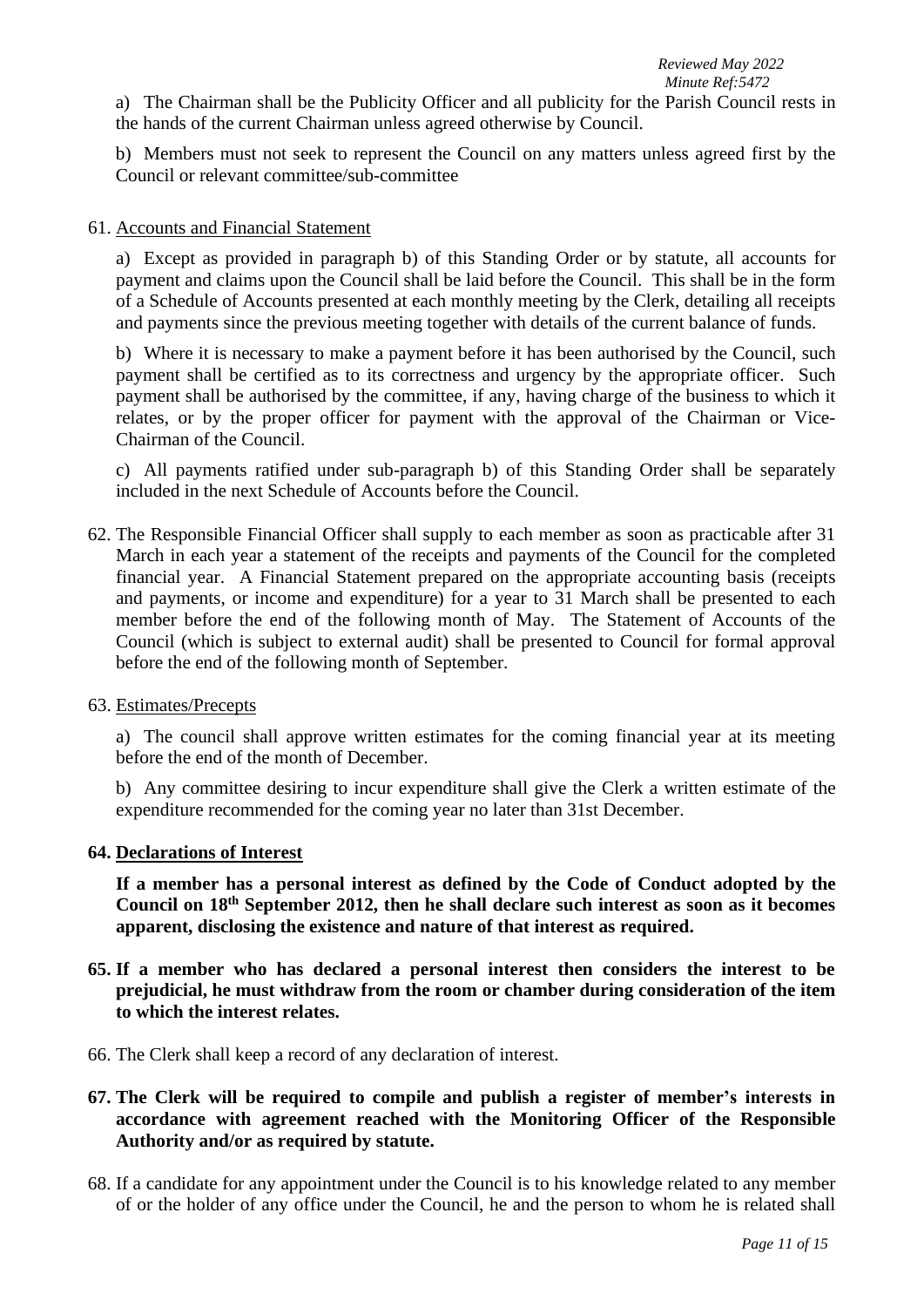disclose the relationship in writing to the Clerk. A candidate who fails so to do, shall be disqualified for such appointment and, if appointed, may be dismissed without notice. The Clerk shall report to the Council or to the appropriate committee any such disclosure. Where a relationship to a member is disclosed, Standing Order Nos 64 and 65 shall apply as appropriate.

- 69. The Clerk shall make known the purpose of Standing Order 68 to every candidate.
- 70. Canvassing Of and Recommendations By Members

a) Canvassing of members of the Council or of any committee, directly or indirectly, for any appointment under the Council shall disqualify the candidate for such appointment. The Clerk shall make known the purpose of this sub-paragraph of this Standing Order to every candidate.

b) A member of the Council or of any committee shall not solicit for any person any appointment under the Council or recommend any person for such appointment or for promotion; but, nevertheless, any such member may give a written testimonial of a candidate's ability, experience or character for submission to the Council with an application for appointment.

71. Standing Order Nos 68 and 70 shall apply to tenders as if the person making the tender were a candidate for an appointment.

#### 72. Inspection of Documents

A member may for the purpose of his duty as such (but not otherwise), inspect any document in possession of the Council or a committee, and if copies are available shall, on request, be supplied for the like purpose with a copy.

# **73. All minutes kept by the Council and by any committee shall be open for the inspection of any member of the Council.**

74. Copies of Parish Council minutes and agendas may be requested by any member of the public (by post or email)

### 75. Unauthorised Activities

S*ee also Willerby Parish Council Protocol on Communication & Willerby Parish Council Social Media & Electronic Communication Policy*

No member of the Council or of any committee or sub-committee shall in the name of or on behalf of the Council:

- a) inspect any lands or premises which the Council has a right or duty to inspect; or
- b) issue orders, instructions, directions or comments on Parish Council business unless authorised to do so by the Council or the relevant committee or sub-committee.

c)take on any project or communications without the authorisation of the Parish Council, and if involved in a project, must, at all times, be accompanied by at least one other member of the Parish Council and never on their own.

d) handle any money, in any project undertaken by the Parish Council, without the knowledge or authorisation of the Parish Council, RFO or Parish Clerk.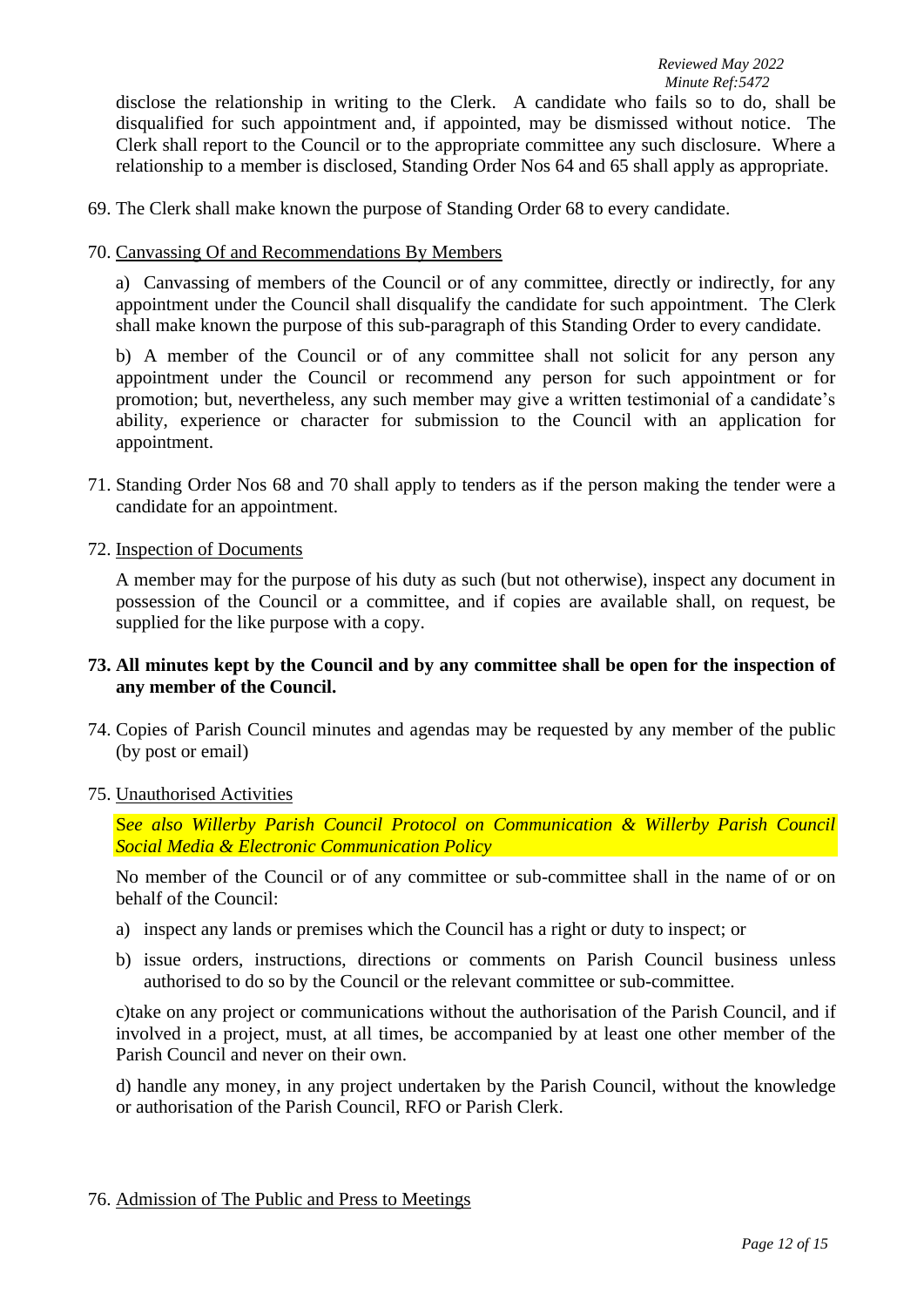- a) Prior to the start of an ordinary Parish Council meeting ten minutes shall be set aside for members of the public to speak on any matter of concern whether or not that matter is an agenda item. All members and the Clerk shall be present for this ten minute session. Members of the public should indicate their desire to address the Parish Council on a specific topic during this ten-minute session at least 48 hours before the meeting. The Public Forum is a listening process, and although questions may be asked, matters will be referred to a future agenda for any decision to be made. Members of the public or press are also welcome to sit in at Parish Council meeting to listen to the business transacted
- **77. The public and press shall be admitted to all meetings of the Council and its committees** and sub-committees, **which may, however, temporarily exclude** the public and press by means of the following resolutions:

"that in view of the [special] [confidential] nature of the business about to be transacted, it is advisable in the public interest that the press and public be temporarily excluded and they are instructed to withdraw".

- 78. The Council, committee or sub-committee shall state the special reason for exclusion.
- 79. The Clerk shall afford to the press reasonable facilities for the taking of their report of any proceedings at which they are entitled to be present.
- 80. If a member of the public interrupts the proceedings at any meeting, the Chairman may, after warning, order that he be removed from the meeting and may adjourn the meeting for such period as is necessary to restore order.
- 81. Confidential Business

a) No member of the Council or of any committee or sub-committee shall disclose to any person not a member of the Council any business declared to be confidential by the Council, the committee or the sub-committee as the case may be.

b) Any member in breach of the provisions of paragraph a) of this Standing Order shall be removed from any committee or sub-committee of the Council by the Council.

82. Liaison with County and District Councillors

A summons and Agenda for each meeting shall be sent, together with an invitation to attend, to the East Riding of Yorkshire Councillor for the appropriate ward.

- 83. Planning Applications
	- a) The Clerk shall, as soon as it is received, enter in a database kept for the purpose the following particulars of every planning application notified to the Council:
		- i) the date on which it was received;
		- ii) the name of the applicant;
		- iii) the place to which it relates.
- 84. A regular monthly Planning Committee meeting is to be held immediately following the main monthly Parish Council meeting. *See also Willerby Parish Council Terms of Reference for Planning Committee*
- 85. Financial Matters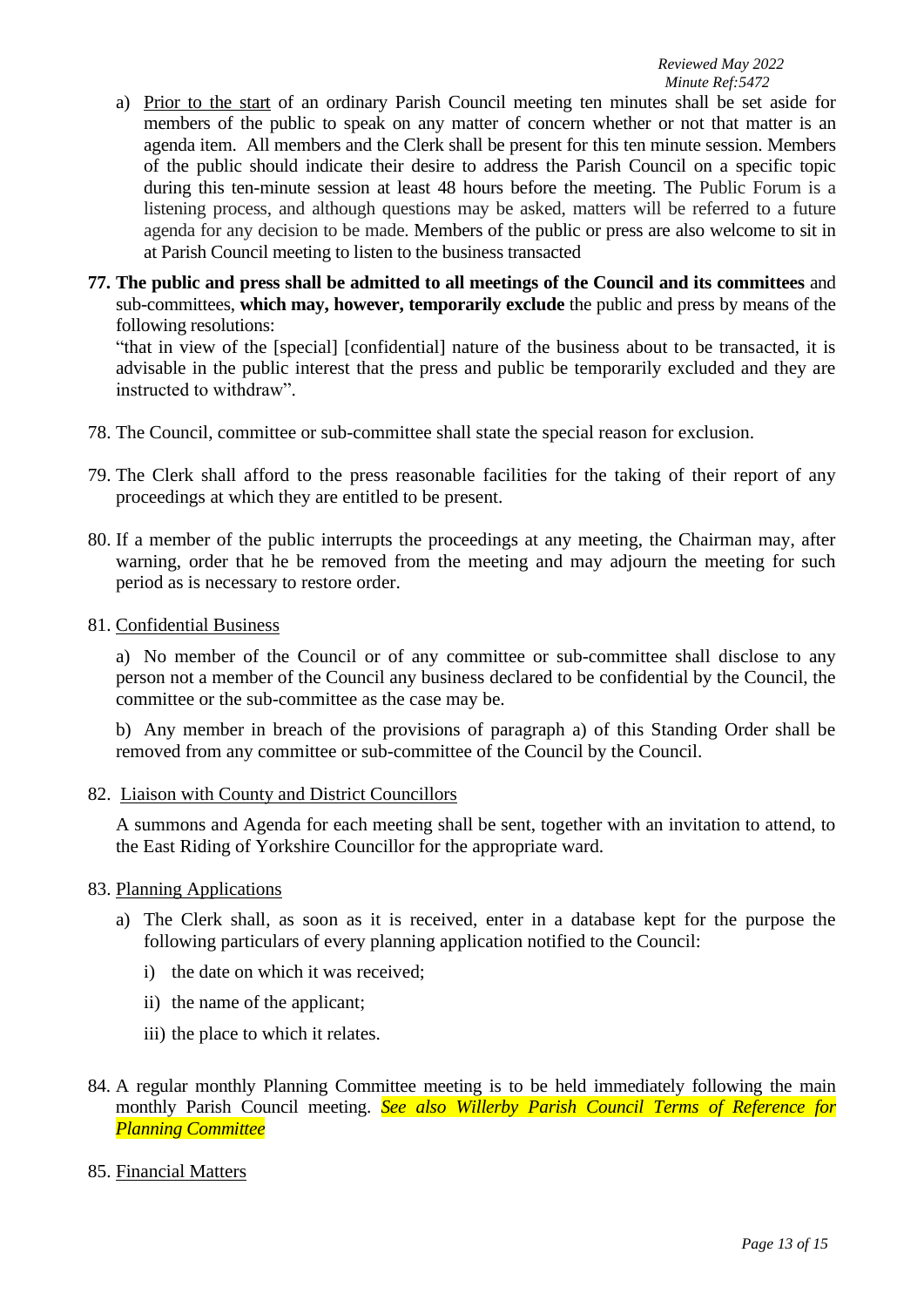*Reviewed May 2022 Minute Ref:5472*

The Council shall consider and approve Financial Regulations drawn up by the Responsible Financial Officer.

- a) Such Regulations shall include detailed arrangements for the following:
	- i) the accounting records and systems of internal control;
	- ii) the assessment and management of risks faced by the Council;
	- iii) the work of the Internal Auditor and the receipt of regular reports from the Internal Auditor which shall be required at least annually:
	- iv) the financial reporting requirements of members and local electors; and
	- v) procurement policies (subject to b) below) including the setting of values for different procedures where the contract has an estimated value less than £50,000.
- b) Any proposed contract for the supply of goods, materials, services and the execution of works with an estimated value in excess of £50,000 shall be procured on the basis of a formal tender as summarised in c) below.
- c) Any formal tender process shall comprise the following steps:
	- i) a public notice of intention to place a contract to be placed in a local newspaper;
	- ii) a specification of the goods, materials, services and the execution of works shall be drawn up;
	- iii) tenders are to be sent, in a sealed marked envelope, to the Clerk by a stated date and time;
	- iv) tenders submitted are to be opened, after the stated closing date and time, by the Clerk and at least one member of Council;
	- v) tenders are then to be assessed and reported to the appropriate meeting of Council or Committee.
- d) The Council, or any committee, is not bound to accept the lowest tender, estimate or quote. Any tender notice shall contain a reference to the Standing Order Nos 68, 70 and 71 regarding improper activity.
- e) The Financial Regulations of the Council shall be subject to regular review, at least once every four years.

(Council is reminded that the European Union Public Sector Procurement Rules are likely to apply to contracts with a value in excess of £140,000 and advice should be sought at this level.)

# 86. Code of Conduct on Complaints

*See also Willerby Parish Council Complaints Procedure & Willerby Parish Council Habitual or Vexatious Complainants Policy.*

The Council shall deal with complaints of maladministration allegedly committed by the Council or by any officer or member in such manner as adopted by the Council except for those complaints which should be properly directed to the Standards Board/Monitoring Officer (England) for consideration.

87. Variation, Revocation and Suspension of Standing Orders

Any or every part of the Standing Orders except those printed in **bold type** may be suspended by resolution in relation to any specific item of business.